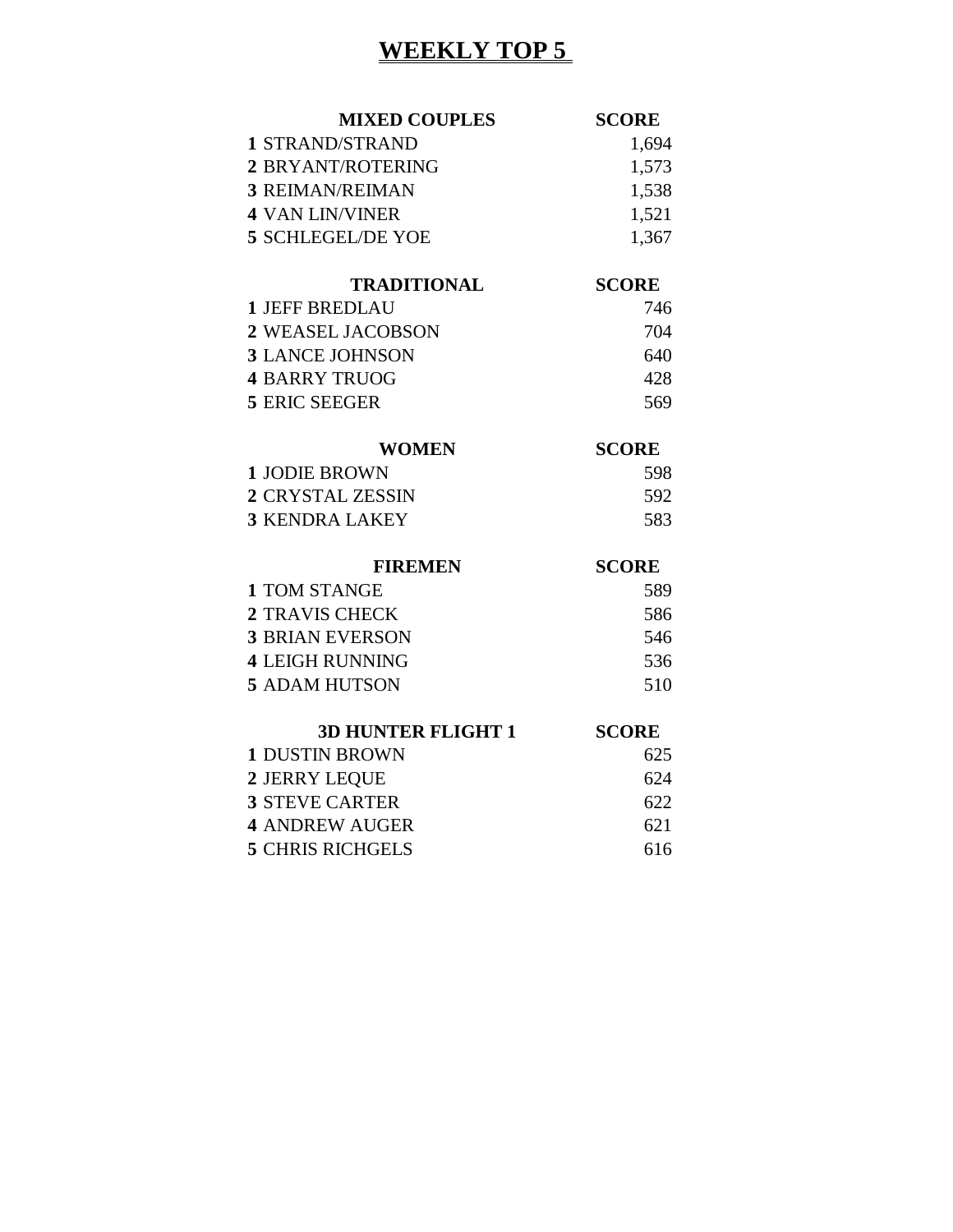# **WEEKLY TOP 5**

|                | <b>3D OPEN</b>                          | <b>SCORE</b> |      |
|----------------|-----------------------------------------|--------------|------|
| $\mathbf{1}$   | <b>KYLE LAKEY</b>                       | 638          |      |
| $\overline{2}$ | <b>TODD DELANEY</b>                     | 585          |      |
|                | 3 JEREMY JUEN                           | 541          |      |
|                |                                         |              |      |
|                | <b>YOUNG ADULT 3D</b>                   | <b>SCORE</b> |      |
|                | <b>1 AUSTIN GRANUM</b>                  | 534          |      |
|                | <b>2 EPHREM JERUE</b>                   | 523          |      |
|                | <b>3 DYLAN LEHMANN</b>                  | 523          |      |
|                | <b>4 SEVERIN TUBBIN</b>                 | 493          |      |
|                | <b>5 LOGAN HILL</b>                     | 481          |      |
|                | <b>TARGET</b>                           | <b>SCORE</b> | X's  |
|                | <b>CUMULATIVE SCORES - NONE DROPPED</b> |              |      |
|                | <b>1 KEITH ROSENTHAL</b>                | 896          | 112  |
|                | <b>2 COREY ANNEKE</b>                   | 888          | - 98 |
|                | <b>3 JEFF BREDLAU</b>                   | 872          | 100  |
|                | <b>4 WILL BAKKESTUEN</b>                | 599 92       |      |
|                | <b>5 DON FERGUSON</b>                   | 597 76       |      |
|                | <b>STAFF SHOOTERS</b>                   | <b>SCORE</b> |      |
|                | <b>1 JUSTIN JENSEN</b>                  | 643          |      |
|                | 2 JON POWELL                            | 630          |      |
|                | <b>3 DAN STRASSER</b>                   | 624          |      |
|                | <b>4 JUSTIN MARONEY</b>                 | 624          |      |
|                | <b>5 BECKY MATTHEW</b>                  | 620          |      |
|                | <b>6 DON FERGUSON</b>                   | 616          |      |
|                | <b>7 BRIAN JERUE</b>                    | 613          |      |
|                | <b>8 WILL BAKKESTUEN</b>                | 613          |      |
|                | <b>9 SETH AASEN</b>                     | 600          |      |
|                | <b>10 CURT MATTHEW</b>                  | 598          |      |
|                | <b>BRENT JOHNSON</b>                    | 594          |      |
|                | <b>HERB BECKER</b>                      | 594          |      |
|                | <b>TREVOR OLSON</b>                     | 593          |      |
|                | <b>ERICH MUELLER</b>                    | 593          |      |
|                | <b>REED KNEPPER</b>                     | 583          |      |
|                | <b>KNUTE AASEN</b>                      | 562          |      |
|                | <b>CHAD POWELL</b>                      | 520          |      |
|                | <b>MASON KOLAR</b>                      | 520          |      |
|                | <b>JAY HOLLNAGEL</b>                    | 486          |      |
|                | <b>LUCAS HERRO</b>                      | 445          |      |

ANTHONY SCHMIDT 308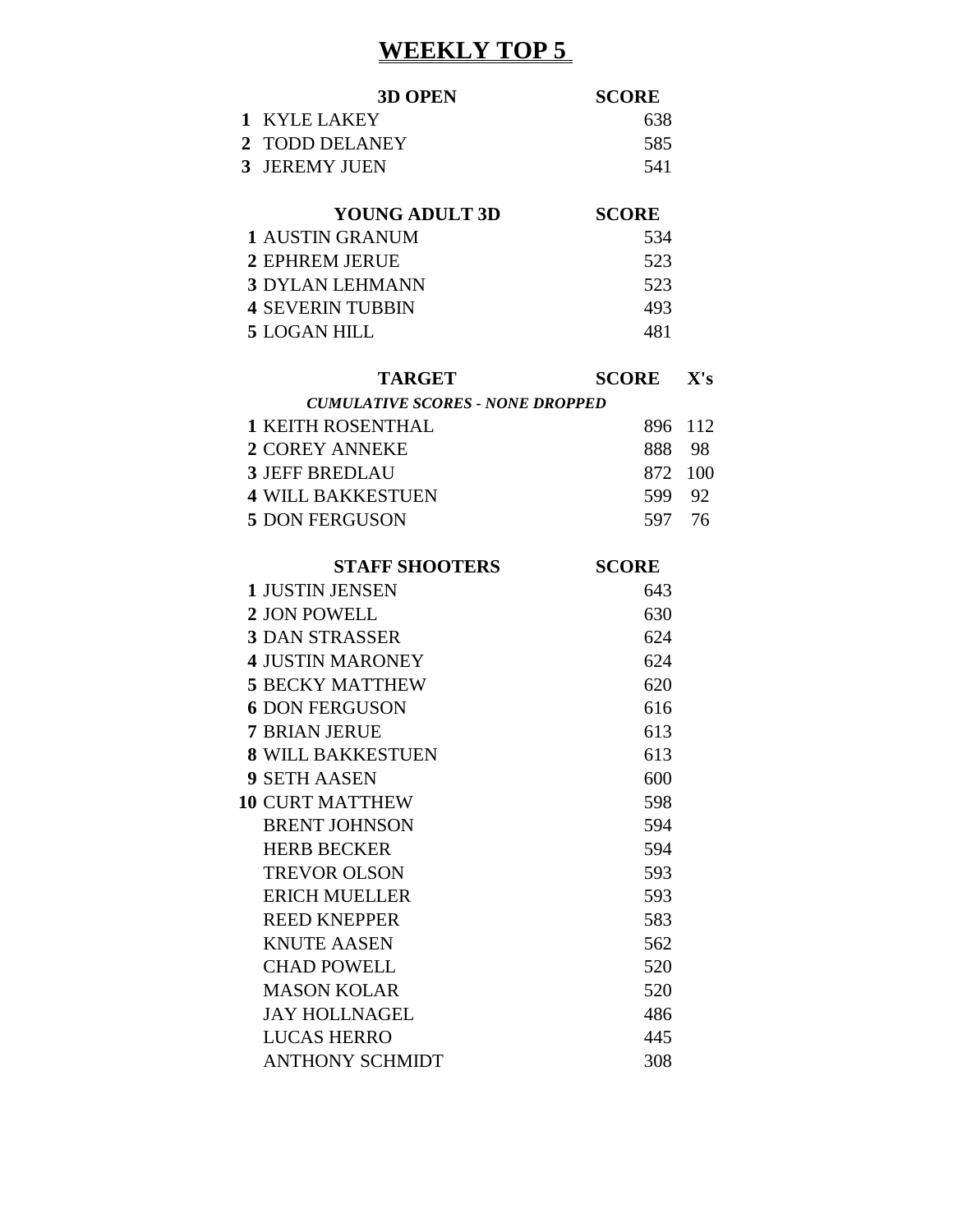#### **MIXED COUPLES**

|                                             |              | <b>WK1</b>                       |                               | <b>WK2</b>                       |                  | WK3                              |                  | WK4                              | WK <sub>5</sub>  |                                  |                      |                                     |                     | <b>FINAL</b>                  |                                   |
|---------------------------------------------|--------------|----------------------------------|-------------------------------|----------------------------------|------------------|----------------------------------|------------------|----------------------------------|------------------|----------------------------------|----------------------|-------------------------------------|---------------------|-------------------------------|-----------------------------------|
| <b>NAME</b>                                 | <b>WEEK</b>  | <b>COUPLE</b><br><b>COMBINED</b> | <b>WEEK</b><br>$\overline{2}$ | <b>COUPLE</b><br><b>COMBINED</b> | <b>WEEK</b><br>3 | <b>COUPLE</b><br><b>COMBINED</b> | <b>WEEK</b><br>4 | <b>COUPLE</b><br><b>COMBINED</b> | <b>WEEK</b><br>5 | <b>COUPLE</b><br><b>COMBINED</b> | # WKS<br><b>DONE</b> | <b>TOTAL</b><br>ALL<br><b>WEEKS</b> | LOW<br><b>SCORE</b> | <b>LEAGUE</b><br><b>TOTAL</b> | <b>WKLY</b><br><b>TEAM</b><br>AVG |
| <b>KRISTY HOLINKA</b>                       | 163          |                                  | 167                           |                                  | 154              |                                  |                  |                                  |                  |                                  |                      |                                     |                     |                               |                                   |
| <b>TONY HOLINKA</b>                         | 263          | 426                              | 290                           | 457                              | 256              | 410                              |                  | $\theta$                         |                  |                                  | 3                    | 1,293                               | $\mathbf{0}$        | 1.293                         | 431                               |
| <b>ANGIE BENFIELD</b>                       | 53           |                                  | 111                           |                                  | $\Omega$         |                                  |                  |                                  |                  |                                  |                      |                                     |                     |                               |                                   |
| <b>MIKE BENFIELD</b>                        | 167          | 220                              | 191                           | 302                              | $\Omega$         |                                  |                  | $\Omega$                         |                  |                                  | 3                    | 522                                 | $\mathbf{0}$        | 522                           | 174                               |
| KATIE SCHLEGEL                              | 237          |                                  | 206                           |                                  | 196              |                                  |                  |                                  |                  |                                  |                      |                                     |                     |                               |                                   |
| <b>TOSTIN DE YOE</b>                        | 238          | 475                              | 241                           | 447                              | 249              | 445                              |                  | $\Omega$                         |                  |                                  | 3                    | 1,367                               | $\mathbf{0}$        | 1,367                         | 456                               |
| <b>CAITLIN BARTH</b><br><b>JARED VARNER</b> | 138<br>202   | 340                              | 167<br>154                    | 321                              | 176<br>208       | 384                              |                  | $\Omega$                         |                  |                                  | 3                    | 1,045                               | $\mathbf{0}$        | 1.045                         | 348                               |
| <b>KENDRA NIEMI</b>                         | 180          |                                  | 182                           |                                  | 237              |                                  |                  |                                  |                  |                                  |                      |                                     |                     |                               |                                   |
| <b>MIKE NIEMI</b>                           | 261          | 441                              | 259                           | 441                              | 243              | 480                              |                  | $\theta$                         |                  |                                  | 3                    | 1,362                               | $\bf{0}$            | 1.362                         | 454                               |
| <b>MALLORY VAN LIN</b>                      | 223          |                                  | 248                           |                                  | 241              |                                  |                  |                                  |                  |                                  |                      |                                     |                     |                               |                                   |
| <b>SHAWN VINER</b>                          | 269          | 492                              | 256                           | 504                              | 284              | 525                              |                  | $\Omega$                         |                  |                                  | 3                    | 1,521                               | $\bf{0}$            | 1,521                         | 507                               |
| <b>KASSANDRA BRYANT</b>                     | 258          |                                  | 267                           |                                  | 239              |                                  |                  |                                  |                  |                                  |                      |                                     |                     |                               |                                   |
| <b>JEFF ROTERING</b>                        | 275          | 533                              | 257                           | 524                              | 277              | 516                              |                  | $\Omega$                         |                  |                                  | 3                    | 1,573                               | $\mathbf{0}$        | 1.573                         | 524                               |
| <b>ALYSSA FREYBLER</b>                      | 232          |                                  | 221                           |                                  | $\Omega$         |                                  |                  |                                  |                  |                                  |                      |                                     |                     |                               |                                   |
| <b>KAHTAN AL-KAISSY</b>                     | 293          | 525                              | 295                           | 516                              | $\Omega$         |                                  |                  | $\Omega$                         |                  |                                  | 3                    | 1,041                               | $\bf{0}$            | 1.041                         | 347                               |
| <b>SUE STRAND</b>                           | 286          |                                  | 270                           |                                  | 261              |                                  |                  |                                  |                  |                                  |                      |                                     |                     |                               |                                   |
| <b>ART STRAND</b>                           | 299          | 585                              | 276                           | 546                              | 302              | 563                              |                  | $\theta$                         |                  |                                  | 3                    | 1,694                               | $\mathbf{0}$        | 1.694                         | 565                               |
| <b>JENNY REIMAN</b>                         | 226          |                                  | 249                           |                                  | 223              |                                  |                  |                                  |                  |                                  |                      |                                     |                     |                               |                                   |
| <b>NATE REIMAN</b>                          | 277          | 503                              | 284                           | 533                              | 279              | 502                              |                  | $\Omega$                         |                  |                                  | 3                    | 1,538                               | $\mathbf{0}$        | 1.538                         | 513                               |
| <b>KAYLA WOESTMAN</b>                       | 200          |                                  | $\Omega$                      |                                  | 144              |                                  |                  |                                  |                  |                                  |                      |                                     |                     |                               |                                   |
| <b>BLAKE WOESTMAN</b>                       | 249          | 449                              | $\Omega$                      | $\Omega$                         | 236              | 380                              |                  | $\Omega$                         |                  |                                  | 3                    | 829                                 | $\bf{0}$            | 829                           | 276                               |
| <b>ISABELLA SMITH</b>                       | $\mathbf{0}$ |                                  |                               |                                  |                  |                                  |                  |                                  |                  |                                  |                      |                                     |                     |                               |                                   |
| <b>RYAN SMITH</b>                           | $\Omega$     |                                  |                               |                                  |                  |                                  |                  | $\theta$                         |                  |                                  | 3                    | $\bf{0}$                            | $\mathbf{0}$        | $\mathbf{0}$                  | $\boldsymbol{\theta}$             |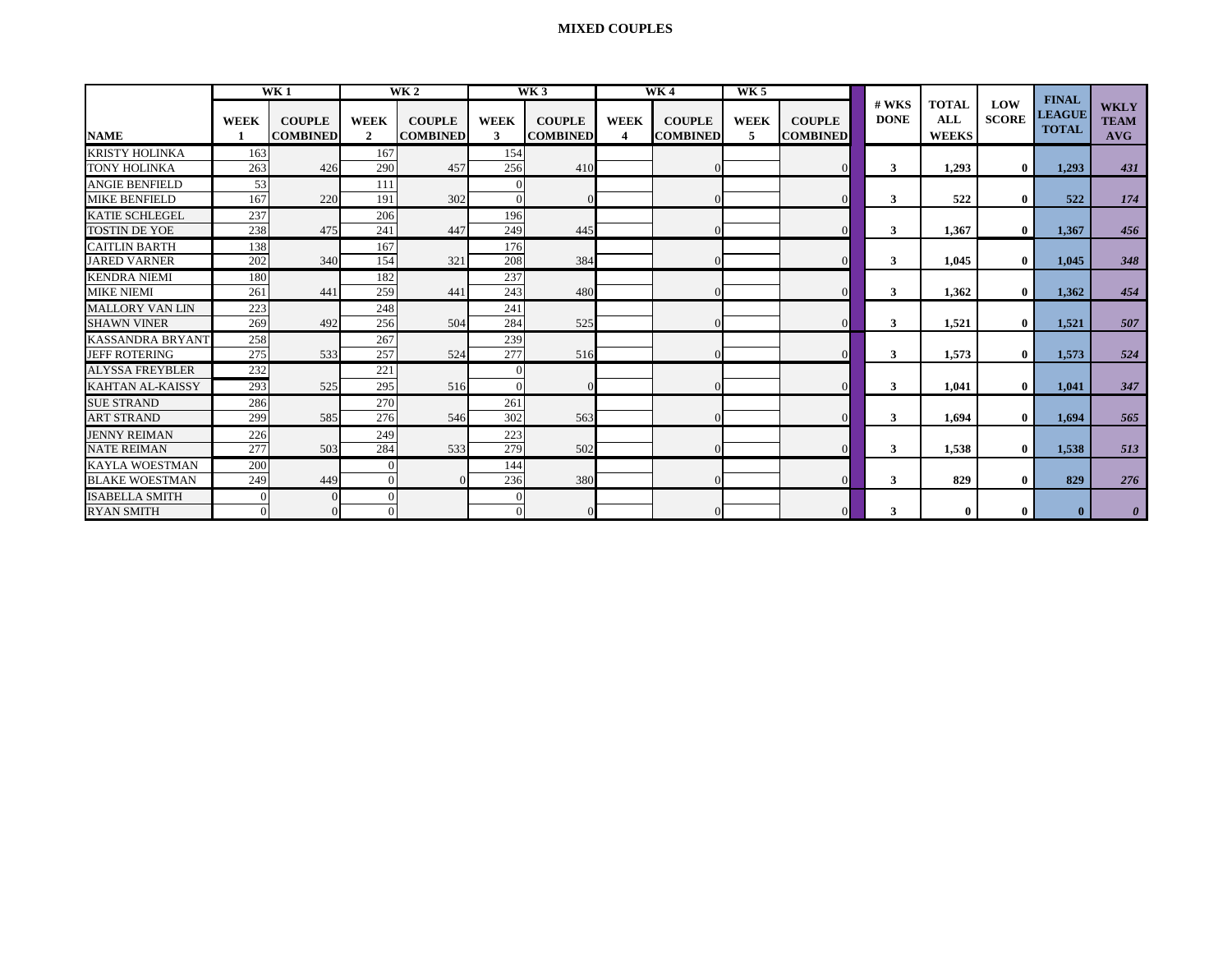## **TRADITIONAL LEAGUE**

|                        |     |                |          |   | <b>WEEK</b> |              |   |   |   | #WKS | <b>TOTAL</b> | LOW          | <b>FINAL</b>     | <b>WKLY</b>      |                       |
|------------------------|-----|----------------|----------|---|-------------|--------------|---|---|---|------|--------------|--------------|------------------|------------------|-----------------------|
| <b>NAME</b>            |     | 2              | 3        | 4 | 5           | <sub>0</sub> | 7 | 8 | 9 | 10   | <b>DONE</b>  | <b>SCORE</b> | <b>SCORE</b>     | <b>SCORE</b>     | AVG                   |
| <b>JEFF BREDLAU</b>    | 232 | 273            | 241      |   |             |              |   |   |   |      | 3            | 746          | 232              | 514              | 249                   |
| <b>WEASEL JACOBSON</b> | 209 | 252            | 243      |   |             |              |   |   |   |      | 3            | 704          | 209              | 495              | 235                   |
| <b>LANCE JOHNSON</b>   | 235 | 215            | 190      |   |             |              |   |   |   |      | 3            | 640          | 190              | 450              | 213                   |
| <b>BARRY TRUOG</b>     | 200 | $\theta$       | 228      |   |             |              |   |   |   |      | 3            | 428          | $\mathbf{0}$     | 428              | 143                   |
| <b>ERIC SEEGER</b>     | 180 | 219            | 170      |   |             |              |   |   |   |      | 3            | 569          | 170              | 399              | 190                   |
| PAUL COENEN            | 188 | 210            | $\theta$ |   |             |              |   |   |   |      | 3            | 398          | $\mathbf{0}$     | 398              | 133                   |
| <b>MIKE KNAPIK</b>     | 182 | 171            | 147      |   |             |              |   |   |   |      | 3            | 500          | 147              | 353              | 167                   |
| <b>ANDREW RIPP</b>     | 131 | 127            | 152      |   |             |              |   |   |   |      | 3            | 410          | 127              | 283              | 137                   |
| <b>JIM GEHRIG</b>      | 109 | 142            | 127      |   |             |              |   |   |   |      | 3            | 378          | 109              | 269              | 126                   |
| <b>DAN BLUMER</b>      | 120 | 116            | 135      |   |             |              |   |   |   |      | 3            | 371          | 116              | 255              | 124                   |
| <b>SETH AASEN</b>      | 211 | $\Omega$       | $\theta$ |   |             |              |   |   |   |      | 3            | 211          | $\mathbf{0}$     | 211              | 70                    |
| <b>KADEN HARTJE</b>    | 30  | 70             | 135      |   |             |              |   |   |   |      | 3            | 235          | 30               | 205              | 78                    |
| <b>LIVVY GODDARD</b>   | 15  | 20             | 35       |   |             |              |   |   |   |      | 3            | 70           | 15               | 55               | 23                    |
| <b>ERICH MUELLER</b>   | 0   | $\theta$       | $\Omega$ |   |             |              |   |   |   |      | 3            | $\bf{0}$     | $\boldsymbol{0}$ | $\boldsymbol{0}$ | $\boldsymbol{\theta}$ |
| <b>WALKER STONER</b>   |     | $\overline{0}$ | $\theta$ |   |             |              |   |   |   |      | 3            | 0            | $\boldsymbol{0}$ | $\boldsymbol{0}$ |                       |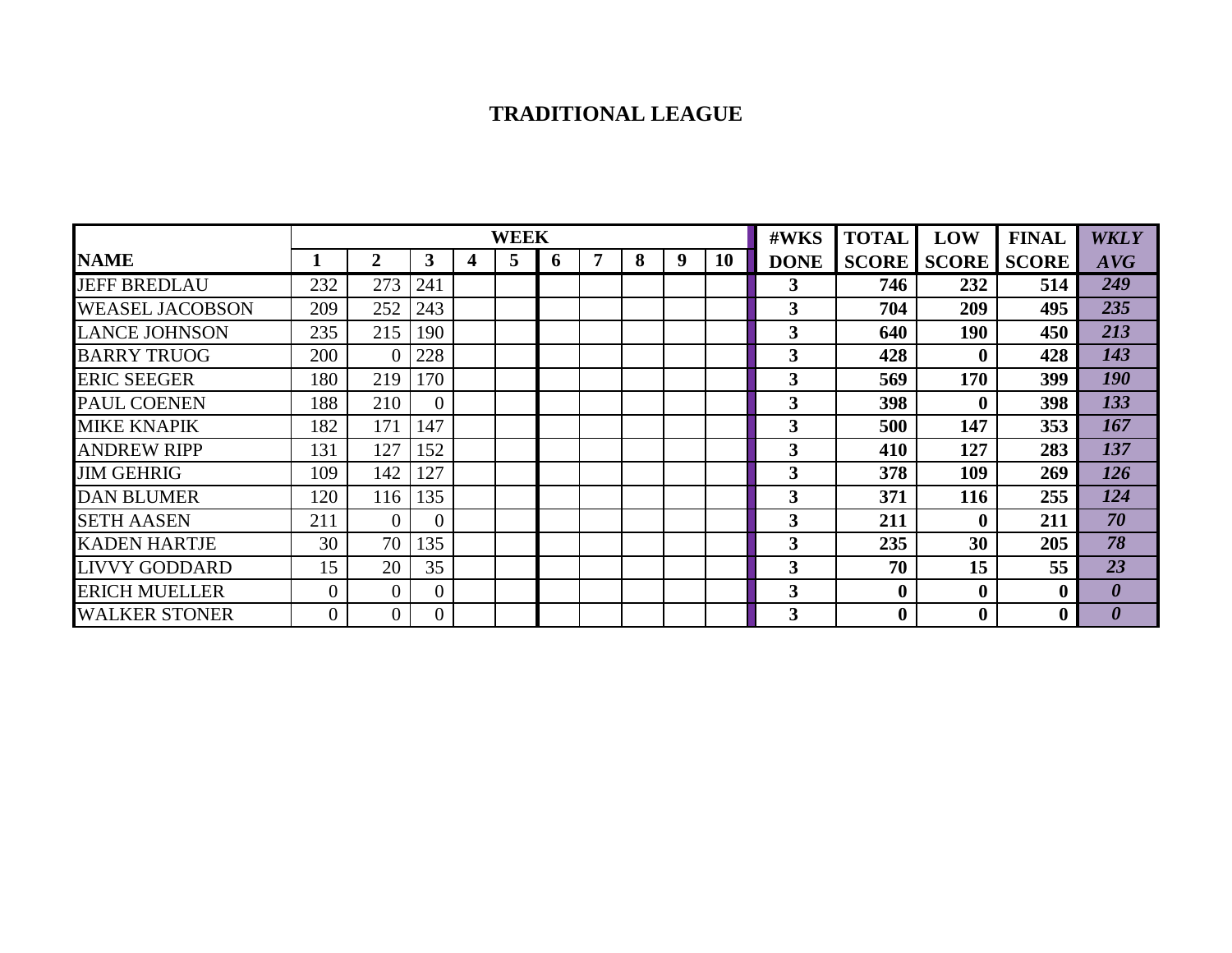## **WOMEN'S LEAGUE**

|                         |     |     |            |  | WEEK |  | #WKS | <b>TOTAL</b> | <b>LOW</b> | <b>FINAL</b>             | <b>WKLY</b> |            |
|-------------------------|-----|-----|------------|--|------|--|------|--------------|------------|--------------------------|-------------|------------|
| <b>NAME</b>             |     |     |            |  |      |  | 10   | <b>DONE</b>  |            | <b>SCORE SCORE SCORE</b> |             | <b>AVG</b> |
| <b>JODIE BROWN</b>      | 282 | 300 | <b>298</b> |  |      |  |      |              | 880        | 282                      | 598         | 293        |
| <b>CRYSTAL ZESSIN</b>   | 291 |     | 301        |  |      |  |      |              | 592        |                          | 592         | 197        |
| <b>KENDRA LAKEY</b>     | 254 | 298 | 285        |  |      |  |      |              | 837        | 254                      | 583         | 279        |
| <b>CHEYANNE MATTHEW</b> | 268 | 228 | 257        |  |      |  |      |              | 753        | 228                      | 525         | 251        |
| <b>JENNIFER AASEN</b>   | 220 | 240 | 260        |  |      |  |      |              | 720        | 220                      | 500         | 240        |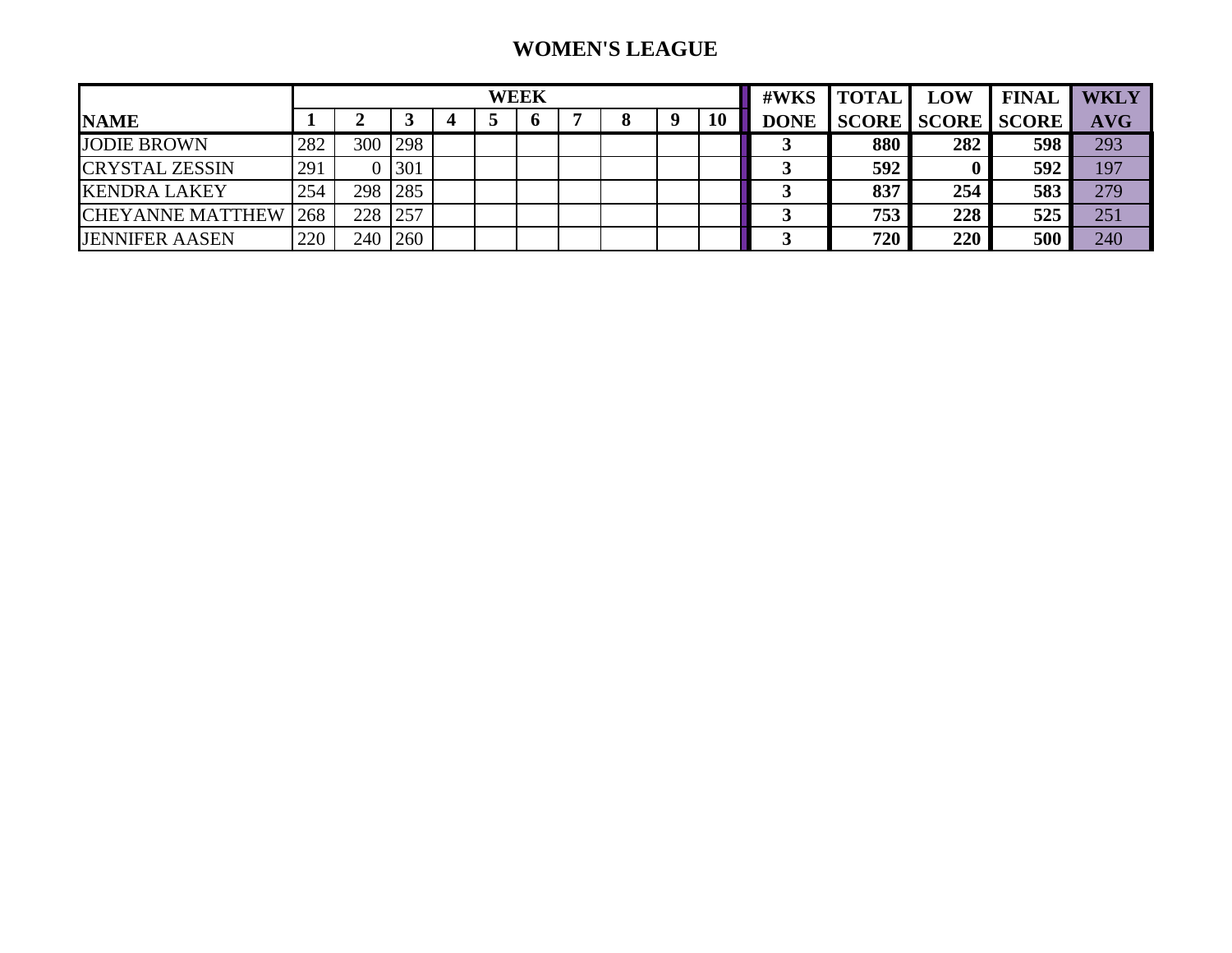## **FIREMEN'S LEAGUE**

|                      |     |                |     |              | <b>WEEK</b> |  |   | #WKS | <b>TOTAL</b> | <b>LOW</b>  | <b>FINAL</b> | <b>WKLY</b>  |              |     |
|----------------------|-----|----------------|-----|--------------|-------------|--|---|------|--------------|-------------|--------------|--------------|--------------|-----|
| <b>NAME</b>          |     |                |     | $\mathbf{c}$ | $\mathbf o$ |  | 8 | 9    | 10           | <b>DONE</b> | <b>SCORE</b> | <b>SCORE</b> | <b>SCORE</b> | AVG |
| <b>TOM STANGE</b>    |     | 298            | 291 |              |             |  |   |      |              | 3           | 589          |              | 589          | 196 |
| <b>TRAVIS CHECK</b>  | 292 | 294            | 289 |              |             |  |   |      |              |             | 875          | 289          | 586          | 292 |
| <b>BRIAN EVERSON</b> | 277 | 269            |     |              |             |  |   |      |              |             | 546          |              | 546          | 182 |
| <b>LEIGH RUNNING</b> | 239 | 277            | 259 |              |             |  |   |      |              | 3           | 775          | 239          | 536          | 258 |
| <b>ADAM HUTSON</b>   | 231 | 259            | 251 |              |             |  |   |      |              |             | 741          | 231          | 510          | 247 |
| <b>JOE STANGE</b>    |     | 295            |     |              |             |  |   |      |              |             | 295          |              | 295          | 98  |
| <b>JOSH LEIS</b>     | 247 | 0              | 0   |              |             |  |   |      |              | 3           | 247          |              | 247          | 82  |
| <b>BLANE NEHER</b>   | 241 | $\overline{0}$ | 0   |              |             |  |   |      |              | 3           | 241          |              | 241          | 80  |
|                      |     |                |     |              |             |  |   |      |              | 3           |              |              |              |     |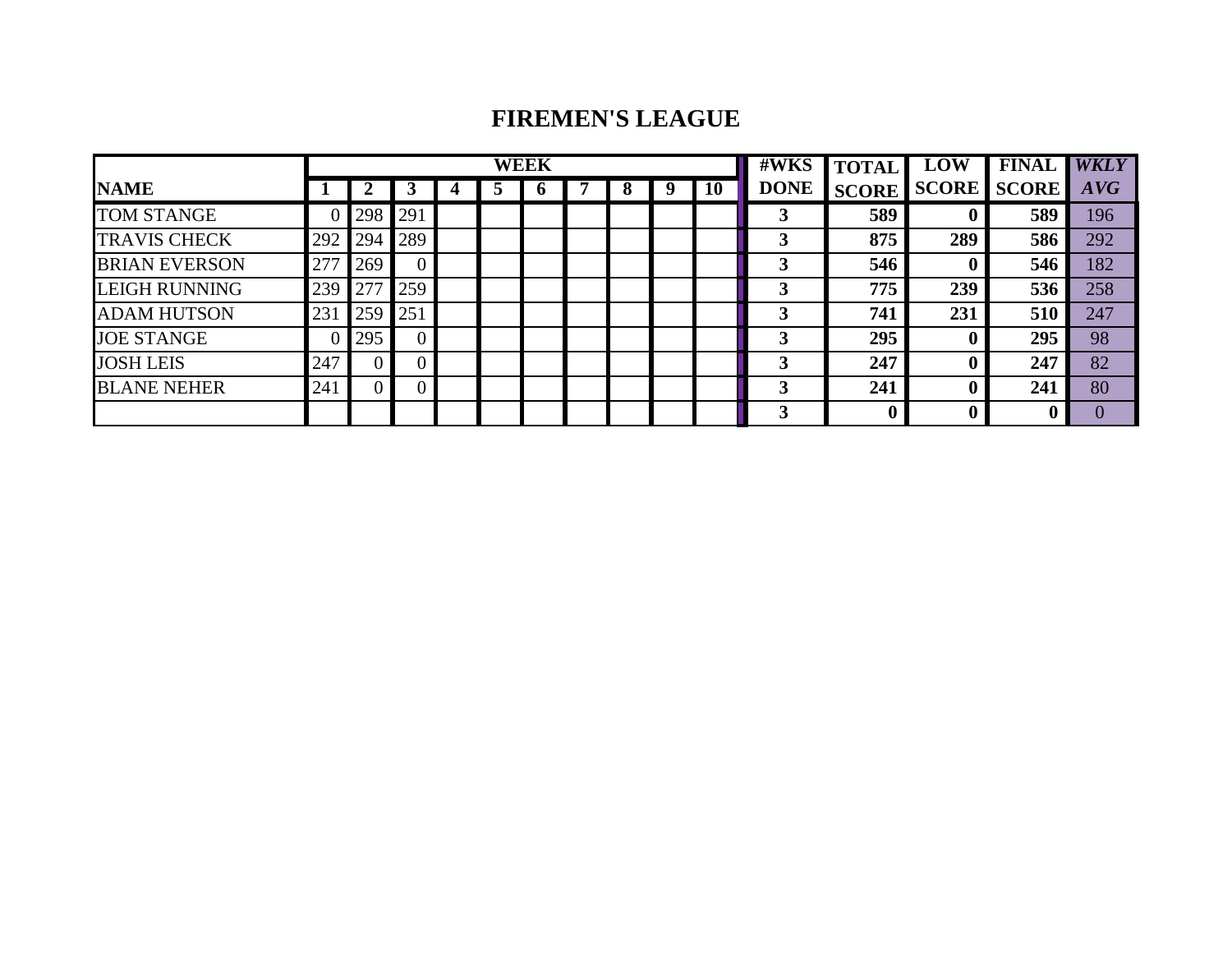# **3D HUNTER LEAGUE**

|                         |     |                  |                |   | <b>WEEK</b>    |   |   |   |   |           | #WKS                    | <b>TOTAL</b>            | <b>LOW</b>       | <b>FINAL</b> | <b>WKLY</b> |
|-------------------------|-----|------------------|----------------|---|----------------|---|---|---|---|-----------|-------------------------|-------------------------|------------------|--------------|-------------|
| <b>NAME</b>             | 1   | $\boldsymbol{2}$ | $\mathbf{3}$   | 4 | $\overline{5}$ | 6 | 7 | 8 | 9 | <b>10</b> |                         | <b>DONE SCORE SCORE</b> |                  | <b>SCORE</b> | AVG         |
| <b>DUSTIN BROWN</b>     | 310 | 307              | 315            |   |                |   |   |   |   |           | 3                       | 932                     | 307              | 625          | 311         |
| <b>JERRY LEQUE</b>      | 298 | 312              | 312            |   |                |   |   |   |   |           | 3                       | 922                     | 298              | 624          | 307         |
| <b>STEVE CARTER</b>     | 311 | 311              | 311            |   |                |   |   |   |   |           | 3                       | 933                     | 311              | 622          | 311         |
| <b>ANDREW AUGER</b>     | 303 | 309              | 312            |   |                |   |   |   |   |           | 3                       | 924                     | 303              | 621          | 308         |
| <b>CHRIS RICHGELS</b>   | 307 | 305              | 309            |   |                |   |   |   |   |           | 3                       | 921                     | 305              | 616          | 307         |
| <b>AARON AUGER</b>      | 310 | 302              | 304            |   |                |   |   |   |   |           | 3                       | 916                     | 302              | 614          | 305         |
| <b>XIONG LOR</b>        | 309 | $\Omega$         | 300            |   |                |   |   |   |   |           | 3                       | 609                     | $\bf{0}$         | 609          | 203         |
| <b>RYAN HANDKE</b>      | 299 | 301              | 306            |   |                |   |   |   |   |           | 3                       | 906                     | 299              | 607          | 302         |
| <b>JAMES LARSON</b>     | 299 | 306              | 290            |   |                |   |   |   |   |           | 3                       | 895                     | 290              | 605          | 298         |
| <b>COLLIN HANDKE</b>    | 296 | 297              | 306            |   |                |   |   |   |   |           | 3                       | 899                     | 296              | 603          | 300         |
| <b>JEFF DEGARMO</b>     | 304 | 298              | $\overline{0}$ |   |                |   |   |   |   |           | 3                       | 602                     | $\bf{0}$         | 602          | 201         |
| <b>SETH MAIER</b>       | 301 | $\Omega$         | 301            |   |                |   |   |   |   |           | $\overline{\mathbf{3}}$ | 602                     | $\mathbf 0$      | 602          | 201         |
| <b>ALEX BEINBORN</b>    | 295 | 299              | 296            |   |                |   |   |   |   |           | $\overline{\mathbf{3}}$ | 890                     | 295              | 595          | 297         |
| <b>DAN LEIS</b>         | 298 | 295              | 289            |   |                |   |   |   |   |           | $\overline{\mathbf{3}}$ | 882                     | 289              | 593          | 294         |
| <b>TROY MAIER</b>       | 284 | $\Omega$         | 307            |   |                |   |   |   |   |           | 3                       | 591                     | $\mathbf 0$      | 591          | 197         |
| <b>SHAWN WILHELM</b>    | 294 | 295              | 292            |   |                |   |   |   |   |           | 3                       | 881                     | 292              | 589          | 294         |
| <b>KYLE KRZEWINA</b>    | 284 | 302              | 274            |   |                |   |   |   |   |           | 3                       | 860                     | 274              | 586          | 287         |
| <b>JUSTIN KENNEDY</b>   | 285 | 300              | 268            |   |                |   |   |   |   |           | 3                       | 853                     | 268              | 585          | 284         |
| <b>JUSTIN COOTS</b>     | 287 | 289              | 289            |   |                |   |   |   |   |           | 3                       | 865                     | 287              | 578          | 288         |
| <b>TROY LANGE</b>       | 282 | 274              | 295            |   |                |   |   |   |   |           | 3                       | 851                     | 274              | 577          | 284         |
| <b>BRENT SACIA</b>      | 293 | 281              | 265            |   |                |   |   |   |   |           | 3                       | 839                     | 265              | 574          | 280         |
| <b>JASON ETRHEIM</b>    | 290 | 284              | 258            |   |                |   |   |   |   |           | 3                       | 832                     | 258              | 574          | 277         |
| <b>GREG MEINERTZ</b>    | 283 | 288              | 282            |   |                |   |   |   |   |           | 3                       | 853                     | 282              | 571          | 284         |
| <b>WESTON SILHA</b>     | 273 | 288              | 283            |   |                |   |   |   |   |           | 3                       | 844                     | 273              | 571          | 281         |
| <b>JEFF BREDLAU</b>     | 281 | 272              | 290            |   |                |   |   |   |   |           | 3                       | 843                     | 272              | 571          | 281         |
| <b>JOSH HENDRICKSON</b> | 271 | 280              | 291            |   |                |   |   |   |   |           | 3                       | 842                     | 271              | 571          | 281         |
| <b>JEREMY HOFF</b>      | 0   | 274              | 297            |   |                |   |   |   |   |           | 3                       | 571                     | $\boldsymbol{0}$ | 571          | 190         |
| <b>DUSTIN WOOD</b>      |     | 282 283 287      |                |   |                |   |   |   |   |           | $\mathbf{3}$            | 852                     | 282              | 570          | 284         |
| <b>MARK KRAMER</b>      | 279 | 282              | 287            |   |                |   |   |   |   |           | $\overline{\mathbf{3}}$ | 848                     | 279              | 569          | 283         |
| <b>COLLIN SCHRADER</b>  | 278 | 290              | 267            |   |                |   |   |   |   |           | 3                       | 835                     | 267              | 568          | 278         |
| <b>CHRIS FISH</b>       | 278 | 287              | 279            |   |                |   |   |   |   |           | $\overline{\mathbf{3}}$ | 844                     | 278              | 566          | 281         |
| <b>GENE GERRY</b>       | 272 | 292              | 251            |   |                |   |   |   |   |           | $\overline{\mathbf{3}}$ | 815                     | 251              | 564          | 272         |
| <b>JACOB SEELEY</b>     | 271 | 270              | 291            |   |                |   |   |   |   |           | $\overline{\mathbf{3}}$ | 832                     | 270              | 562          | 277         |
| <b>TOM OLSON</b>        | 274 | 260              | 285            |   |                |   |   |   |   |           | $\overline{\mathbf{3}}$ | 819                     | 260              | 559          | 273         |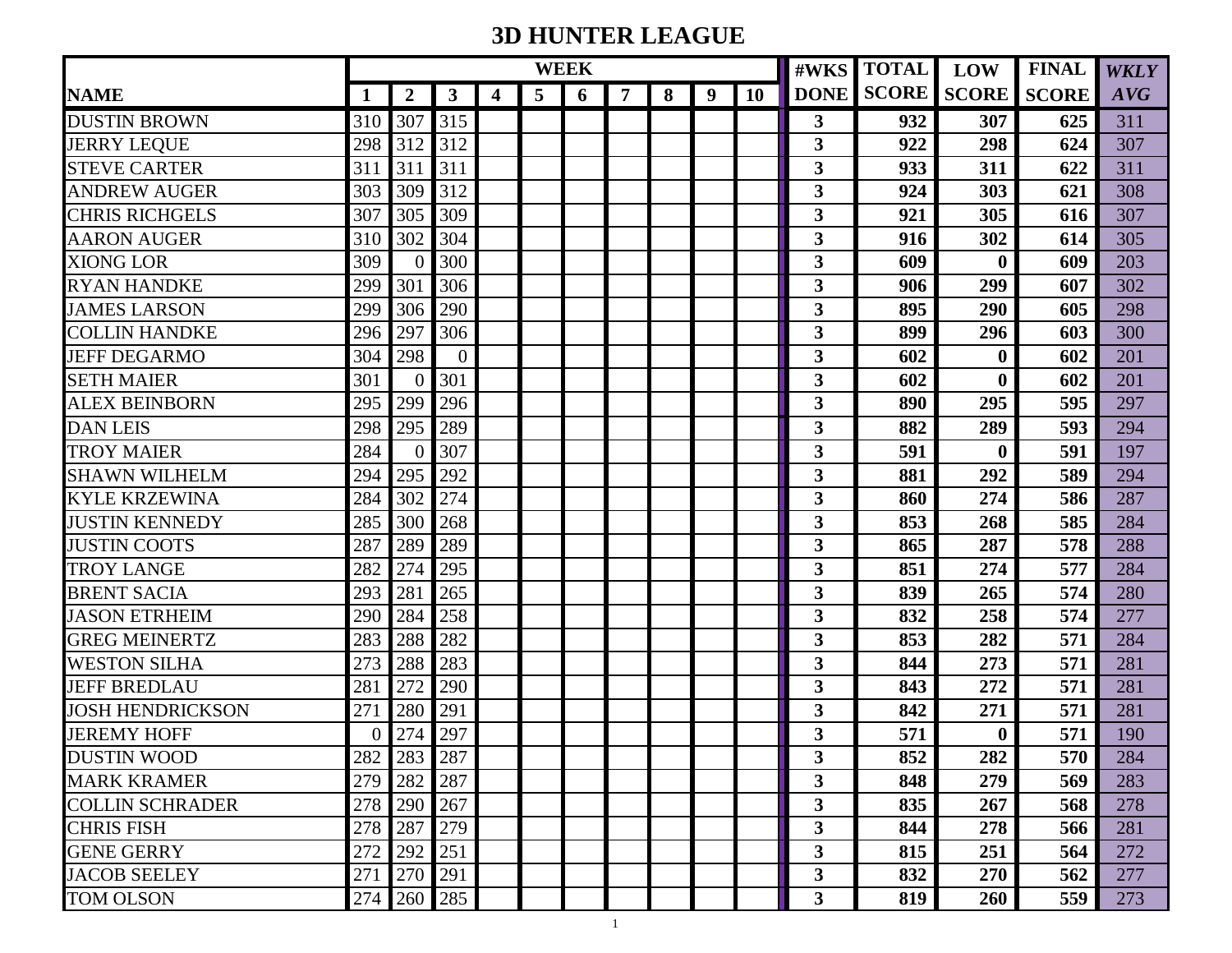# **3D HUNTER LEAGUE**

|                           |                |                  |                |   |                | <b>WEEK</b> |   |   |   | #WKS      | <b>TOTAL</b>            | <b>LOW</b>              | <b>FINAL</b>     | <b>WKLY</b>  |     |
|---------------------------|----------------|------------------|----------------|---|----------------|-------------|---|---|---|-----------|-------------------------|-------------------------|------------------|--------------|-----|
| <b>NAME</b>               | 1              | $\boldsymbol{2}$ | $\mathbf{3}$   | 4 | $\overline{5}$ | 6           | 7 | 8 | 9 | <b>10</b> |                         | <b>DONE SCORE SCORE</b> |                  | <b>SCORE</b> | AVG |
| <b>CHRIS COLBURN</b>      | 289            | $\Omega$         | 270            |   |                |             |   |   |   |           | 3                       | 559                     | $\mathbf{0}$     | 559          | 186 |
| <b>KENT MANGLITZ</b>      | 269            | 267              | 288            |   |                |             |   |   |   |           | 3                       | 824                     | 267              | 557          | 275 |
| <b>MATTHEW BESCH</b>      | 260            | 276              | 281            |   |                |             |   |   |   |           | 3                       | 817                     | 260              | 557          | 272 |
| <b>TROY GUDIE</b>         | 278            | 279              | 250            |   |                |             |   |   |   |           | 3                       | 807                     | 250              | 557          | 269 |
| <b>CURTIS MCCAULEY</b>    | 270            | 287              | $\overline{0}$ |   |                |             |   |   |   |           | 3                       | 557                     | $\bf{0}$         | 557          | 186 |
| <b>MARK POLODNA</b>       | 288            | 268              | 249            |   |                |             |   |   |   |           | 3                       | 805                     | 249              | 556          | 268 |
| <b>DEVIN WALLIN</b>       | 273            | 276              | $\overline{0}$ |   |                |             |   |   |   |           | 3                       | 549                     | $\mathbf 0$      | 549          | 183 |
| <b>KRAIG BERNER</b>       | 273            | 273              | 265            |   |                |             |   |   |   |           | 3                       | 811                     | 265              | 546          | 270 |
| <b>SEAN BAKER</b>         | 267            | 277              | 265            |   |                |             |   |   |   |           | 3                       | 809                     | 265              | 544          | 270 |
| <b>MARK ANDERSON</b>      | 281            | 261              | 243            |   |                |             |   |   |   |           | $\overline{\mathbf{3}}$ | 785                     | 243              | 542          | 262 |
| <b>REECE LANGE</b>        | 268            | 263              | 271            |   |                |             |   |   |   |           | 3                       | 802                     | 263              | 539          | 267 |
| <b>RYAN STURGIS</b>       | 274            | $\Omega$         | 265            |   |                |             |   |   |   |           | $\overline{\mathbf{3}}$ | 539                     | $\boldsymbol{0}$ | 539          | 180 |
| <b>BRUCE RADDE</b>        | 263            | 275              | 263            |   |                |             |   |   |   |           | 3                       | 801                     | 263              | 538          | 267 |
| <b>DAN SHAHA</b>          | 263            | 268              | 269            |   |                |             |   |   |   |           | 3                       | 800                     | 263              | 537          | 267 |
| <b>KARL HORSTMAN</b>      | 268            | 255              | 268            |   |                |             |   |   |   |           | 3                       | 791                     | 255              | 536          | 264 |
| <b>KEVIN HORSTMAN</b>     | 259            | 269              | 264            |   |                |             |   |   |   |           | 3                       | 792                     | 259              | 533          | 264 |
| <b>DAVE WINIECKI</b>      | 271            | 260              | $\theta$       |   |                |             |   |   |   |           | 3                       | 531                     | $\bf{0}$         | 531          | 177 |
| <b>DAVID HALVERSON</b>    | 252            | 274              | 241            |   |                |             |   |   |   |           | 3                       | 767                     | 241              | 526          | 256 |
| <b>SHANE ANDRE</b>        | 250            | 268              | 256            |   |                |             |   |   |   |           | 3                       | 774                     | 250              | 524          | 258 |
| <b>KEN CHRISTENSON</b>    | 254            | 241              | 269            |   |                |             |   |   |   |           | 3                       | 764                     | 241              | 523          | 255 |
| <b>JEFF OSGOOD</b>        | 257            | 262              | 259            |   |                |             |   |   |   |           | 3                       | 778                     | 257              | 521          | 259 |
| <b>DAN WILHELM</b>        | 255            | 253              | 266            |   |                |             |   |   |   |           | 3                       | 774                     | 253              | 521          | 258 |
| <b>TARAN NESSETH</b>      | 256            | 259              | 261            |   |                |             |   |   |   |           | 3                       | 776                     | 256              | 520          | 259 |
| <b>CALVIN GEHRI</b>       | 212            | 257              | 263            |   |                |             |   |   |   |           | 3                       | 732                     | 212              | 520          | 244 |
| <b>JAMIE COLLINS</b>      | 255            | 258              | 253            |   |                |             |   |   |   |           | 3                       | 766                     | 253              | 513          | 255 |
| <b>CHAD CROWLEY</b>       | 260            | 252              | 242            |   |                |             |   |   |   |           | 3                       | 754                     | 242              | 512          | 251 |
| <b>DON BALOUN</b>         | 243            | 269              | $\overline{0}$ |   |                |             |   |   |   |           | 3                       | 512                     | $\bf{0}$         | 512          | 171 |
| <b>JAKE HAUGEN</b>        |                | 244 263 217      |                |   |                |             |   |   |   |           | 3                       | 724                     | 217              | 507          | 241 |
| <b>LARRY SCHRADER</b>     | 247            | 256              | 249            |   |                |             |   |   |   |           | 3 <sup>1</sup>          | 752                     | 247              | 505          | 251 |
| <b>GERALD HILMANOWSKI</b> | 246            | 259              | 241            |   |                |             |   |   |   |           | $\overline{\mathbf{3}}$ | 746                     | 241              | 505          | 249 |
| <b>KEVIN ANDERSON</b>     | 246            | 252              | 251            |   |                |             |   |   |   |           | 3                       | 749                     | 246              | 503          | 250 |
| <b>BEN HANSON</b>         | 250            | 245              | 232            |   |                |             |   |   |   |           | 3                       | 727                     | 232              | 495          | 242 |
| <b>TIM DWYER</b>          | 230            | $\Omega$         | 263            |   |                |             |   |   |   |           | 3                       | 493                     | $\bf{0}$         | 493          | 164 |
| <b>JAKE SIEGERT</b>       | $\overline{0}$ | 232              | 258            |   |                |             |   |   |   |           | 3                       | 490                     | $\bf{0}$         | 490          | 163 |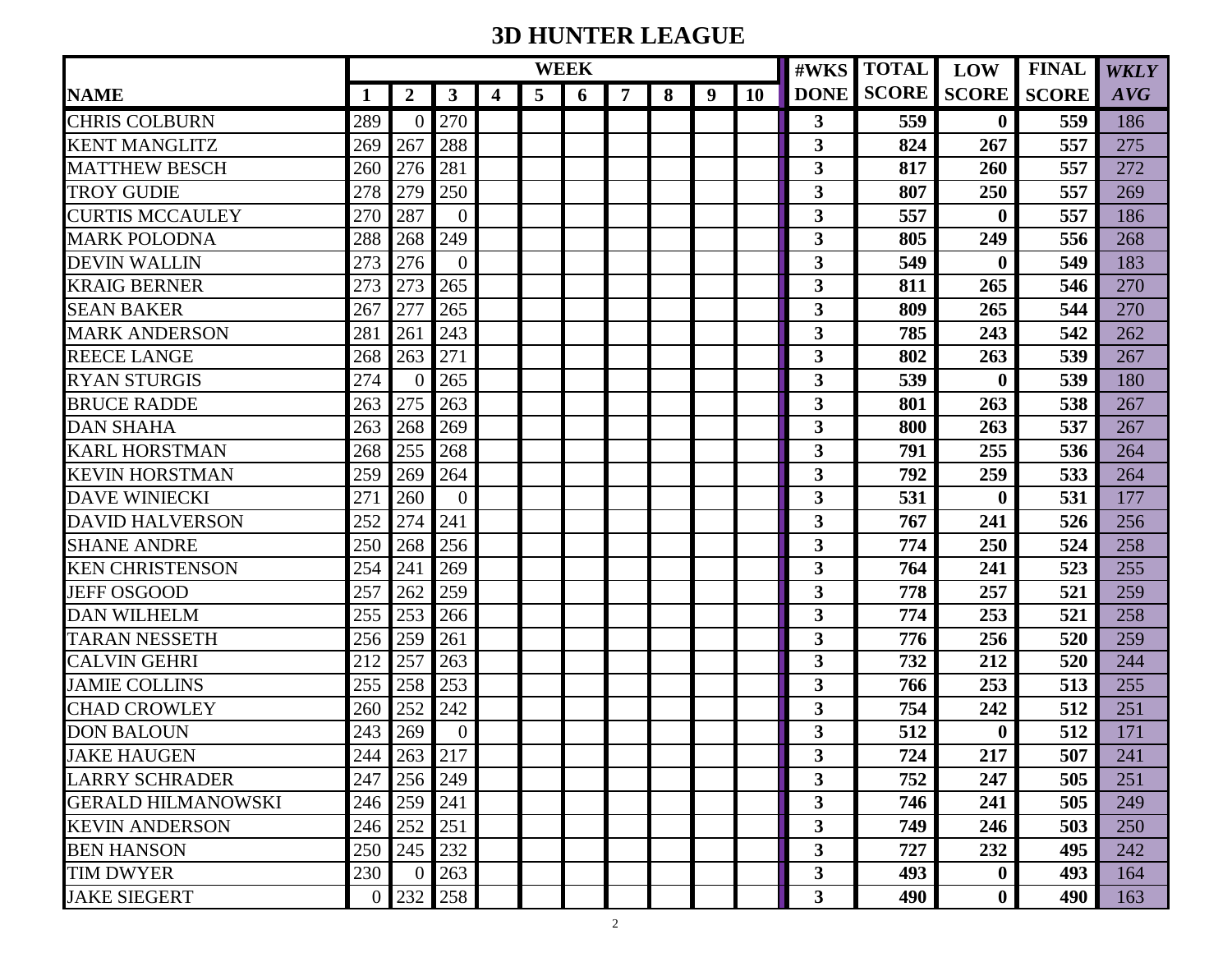# **3D HUNTER LEAGUE**

|                          |                |                  |                |   |                | <b>WEEK</b> |   |   | #WKS             | <b>TOTAL</b> | <b>LOW</b>              | <b>FINAL</b>     | <b>WKLY</b>      |                  |                |
|--------------------------|----------------|------------------|----------------|---|----------------|-------------|---|---|------------------|--------------|-------------------------|------------------|------------------|------------------|----------------|
| <b>NAME</b>              | 1              | $\boldsymbol{2}$ | $\mathbf{3}$   | 4 | $\overline{5}$ | 6           | 7 | 8 | $\boldsymbol{9}$ | <b>10</b>    | <b>DONE</b>             | <b>SCORE</b>     | <b>SCORE</b>     | <b>SCORE</b>     | AVG            |
| <b>JOE PIETREK</b>       | 0              | 222              | 267            |   |                |             |   |   |                  |              | $\mathbf{3}$            | 489              | $\mathbf 0$      | 489              | 163            |
| <b>ANDREW JONES</b>      | $\Omega$       | 222              | 267            |   |                |             |   |   |                  |              | $\overline{\mathbf{3}}$ | 489              | $\boldsymbol{0}$ | 489              | 163            |
| <b>TRAVIS SMITH</b>      | 242            | 244              | 224            |   |                |             |   |   |                  |              | $\overline{\mathbf{3}}$ | 710              | 224              | 486              | 237            |
| <b>JOHN POWERS</b>       | 227            | 231              | 252            |   |                |             |   |   |                  |              | $\overline{\mathbf{3}}$ | 710              | 227              | 483              | 237            |
| <b>JOEL DEGNER</b>       | 242            | 237              | 234            |   |                |             |   |   |                  |              | 3                       | 713              | 234              | 479              | 238            |
| <b>SEAN WAGEMESTER</b>   | 239            | 236              | 207            |   |                |             |   |   |                  |              | 3                       | 682              | 207              | 475              | 227            |
| <b>CARL HALVERSON</b>    | 238            | 228              | 206            |   |                |             |   |   |                  |              | $\overline{\mathbf{3}}$ | 672              | 206              | 466              | 224            |
| <b>DAVID ABTS</b>        | 207            | 230              | 227            |   |                |             |   |   |                  |              | $\overline{\mathbf{3}}$ | 664              | 207              | 457              | 221            |
| <b>THERIN SMITH</b>      | 229            | 227              | 215            |   |                |             |   |   |                  |              | $\overline{\mathbf{3}}$ | 671              | 215              | 456              | 224            |
| <b>TED SILHA</b>         | 219            | 217              | 236            |   |                |             |   |   |                  |              | 3                       | 672              | 217              | 455              | 224            |
| <b>RICK SMITH</b>        | 171            | 245              | 207            |   |                |             |   |   |                  |              | $\overline{\mathbf{3}}$ | 623              | 171              | 452              | 208            |
| <b>GENE MCCURDY</b>      | $\Omega$       | 219              | 226            |   |                |             |   |   |                  |              | $\overline{\mathbf{3}}$ | 445              | $\boldsymbol{0}$ | 445              | 148            |
| <b>TOM FILLA</b>         | 222            | 221              | 197            |   |                |             |   |   |                  |              | $\overline{\mathbf{3}}$ | 640              | 197              | 443              | 213            |
| <b>DAN ABTS</b>          | 211            | 226              | 215            |   |                |             |   |   |                  |              | $\overline{\mathbf{3}}$ | 652              | 211              | 441              | 217            |
| <b>NICK BAKKE</b>        | 218            | 215              | $\overline{0}$ |   |                |             |   |   |                  |              | $\overline{\mathbf{3}}$ | 433              | $\boldsymbol{0}$ | 433              | 144            |
| <b>JORDAN KEMPPAINEN</b> | $\Omega$       | 163              | 246            |   |                |             |   |   |                  |              | $\overline{\mathbf{3}}$ | 409              | $\bf{0}$         | 409              | 136            |
| <b>JESSE STEINHOFF</b>   | 296            | $\Omega$         | $\overline{0}$ |   |                |             |   |   |                  |              | $\overline{\mathbf{3}}$ | 296              | $\boldsymbol{0}$ | 296              | 99             |
| <b>TOM FECHT</b>         | 0              | 285              | $\overline{0}$ |   |                |             |   |   |                  |              | $\overline{\mathbf{3}}$ | 285              | $\boldsymbol{0}$ | 285              | 95             |
| <b>NICK NEWMAN</b>       | 264            | $\overline{0}$   | $\overline{0}$ |   |                |             |   |   |                  |              | 3                       | 264              | $\bf{0}$         | 264              | 88             |
| <b>KYLE ABTS</b>         | $\overline{0}$ | $\Omega$         | 257            |   |                |             |   |   |                  |              | $\overline{\mathbf{3}}$ | 257              | $\boldsymbol{0}$ | 257              | 86             |
| <b>NICK MARDEN</b>       | $\Omega$       | $\Omega$         | 245            |   |                |             |   |   |                  |              | $\overline{\mathbf{3}}$ | 245              | $\boldsymbol{0}$ | 245              | 82             |
| <b>JORDAN VAALER</b>     | 0              | 163              | $\theta$       |   |                |             |   |   |                  |              | 3                       | 163              | $\mathbf{0}$     | 163              | 54             |
| <b>MIKE ABTS</b>         | 54             | 10               | 5              |   |                |             |   |   |                  |              | $\overline{\mathbf{3}}$ | 69               | 5                | 64               | 23             |
| <b>MARK LEMKE</b>        | $\overline{0}$ | $\Omega$         | $\overline{0}$ |   |                |             |   |   |                  |              | 3                       | $\bf{0}$         | $\boldsymbol{0}$ | $\boldsymbol{0}$ | $\overline{0}$ |
| <b>KYLE COLEMAN</b>      | $\overline{0}$ | $\overline{0}$   | $\overline{0}$ |   |                |             |   |   |                  |              | $\overline{\mathbf{3}}$ | $\bf{0}$         | $\boldsymbol{0}$ | $\bf{0}$         | $\overline{0}$ |
| <b>MATT SHORE</b>        | $\Omega$       | $\theta$         | $\overline{0}$ |   |                |             |   |   |                  |              | $\overline{\mathbf{3}}$ | $\mathbf{0}$     | $\boldsymbol{0}$ | $\boldsymbol{0}$ | $\overline{0}$ |
| <b>RYAN WOODHOUSE</b>    | $\theta$       | $\theta$         | $\overline{0}$ |   |                |             |   |   |                  |              | $\overline{\mathbf{3}}$ | $\mathbf{0}$     | $\boldsymbol{0}$ | $\boldsymbol{0}$ | $\theta$       |
| <b>TONY ESPE</b>         | $\overline{0}$ | $\Omega$         | $\overline{0}$ |   |                |             |   |   |                  |              | 3                       | $\mathbf{0}$     | $\boldsymbol{0}$ | $\bf{0}$         | $\overline{0}$ |
| <b>BOB BAKKESTUEN</b>    | $\Omega$       | $\overline{0}$   | $\overline{0}$ |   |                |             |   |   |                  |              | $\overline{\mathbf{3}}$ | $\boldsymbol{0}$ | $\boldsymbol{0}$ | $\boldsymbol{0}$ | $\overline{0}$ |
| <b>JOSIAH IDEKER</b>     | $\overline{0}$ | $\overline{0}$   | $\overline{0}$ |   |                |             |   |   |                  |              | $\overline{\mathbf{3}}$ | $\mathbf{0}$     | $\bf{0}$         | $\boldsymbol{0}$ | $\overline{0}$ |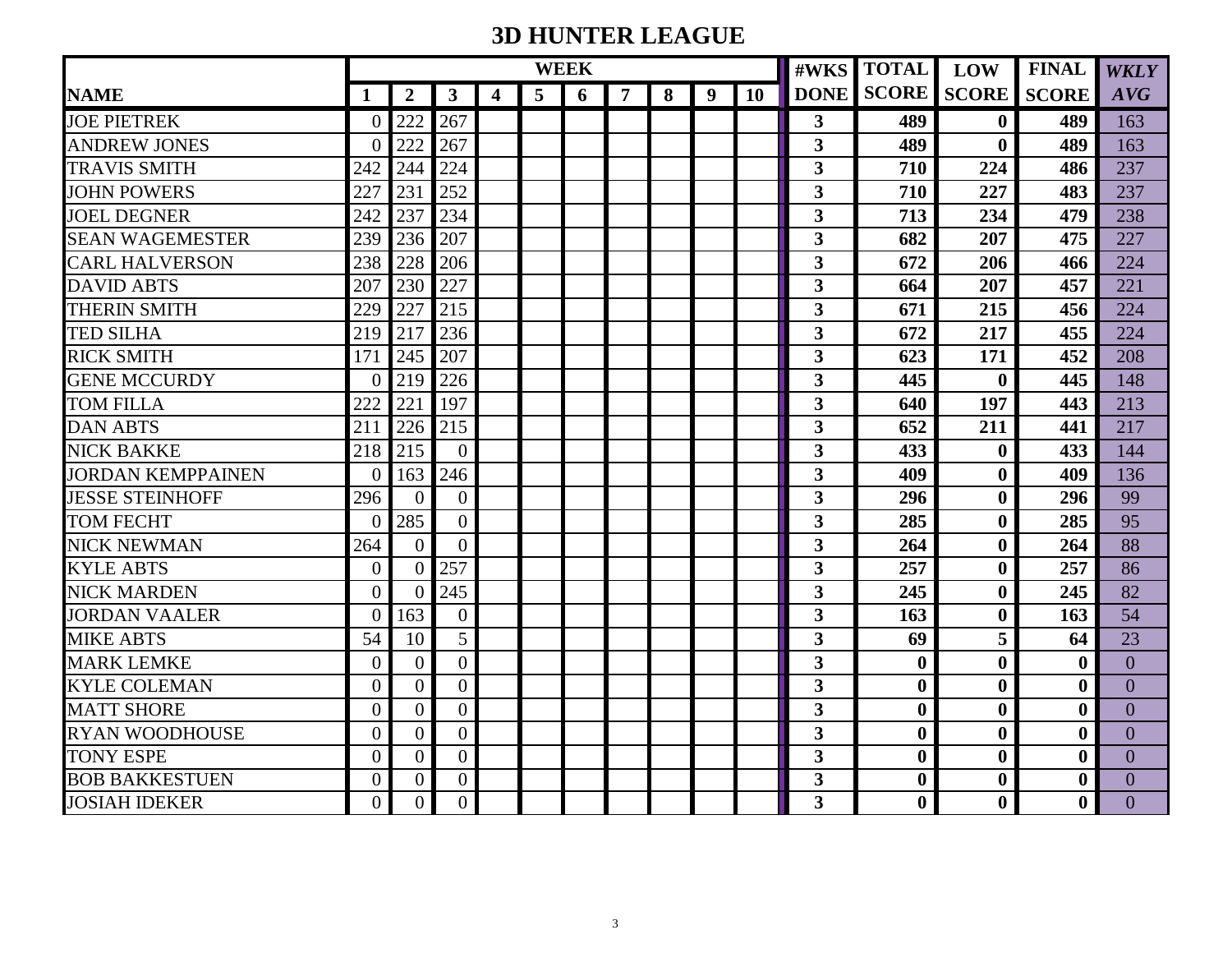## **3D OPEN LEAGUE**

|                     |         |     |     |  | <b>WEEK</b> |  |  |           | $\#WKS$   TOTAL | <b>LOW</b> | <b>I FINAL WKLY</b>   |     |     |
|---------------------|---------|-----|-----|--|-------------|--|--|-----------|-----------------|------------|-----------------------|-----|-----|
| <b>NAME</b>         |         |     |     |  | $\mathbf 6$ |  |  | <b>10</b> | <b>DONE</b>     |            | SCORE SCORE SCORE AVG |     |     |
| <b>KYLE LAKEY</b>   | 318 320 |     | 316 |  |             |  |  |           |                 | 954        | 316                   | 638 | 318 |
| <b>TODD DELANEY</b> | 295     |     | 290 |  |             |  |  |           |                 | 585        |                       | 585 | 195 |
| <b>JEREMY JUEN</b>  | 263     | 265 | 276 |  |             |  |  |           |                 | 804        | 263                   | 541 | 268 |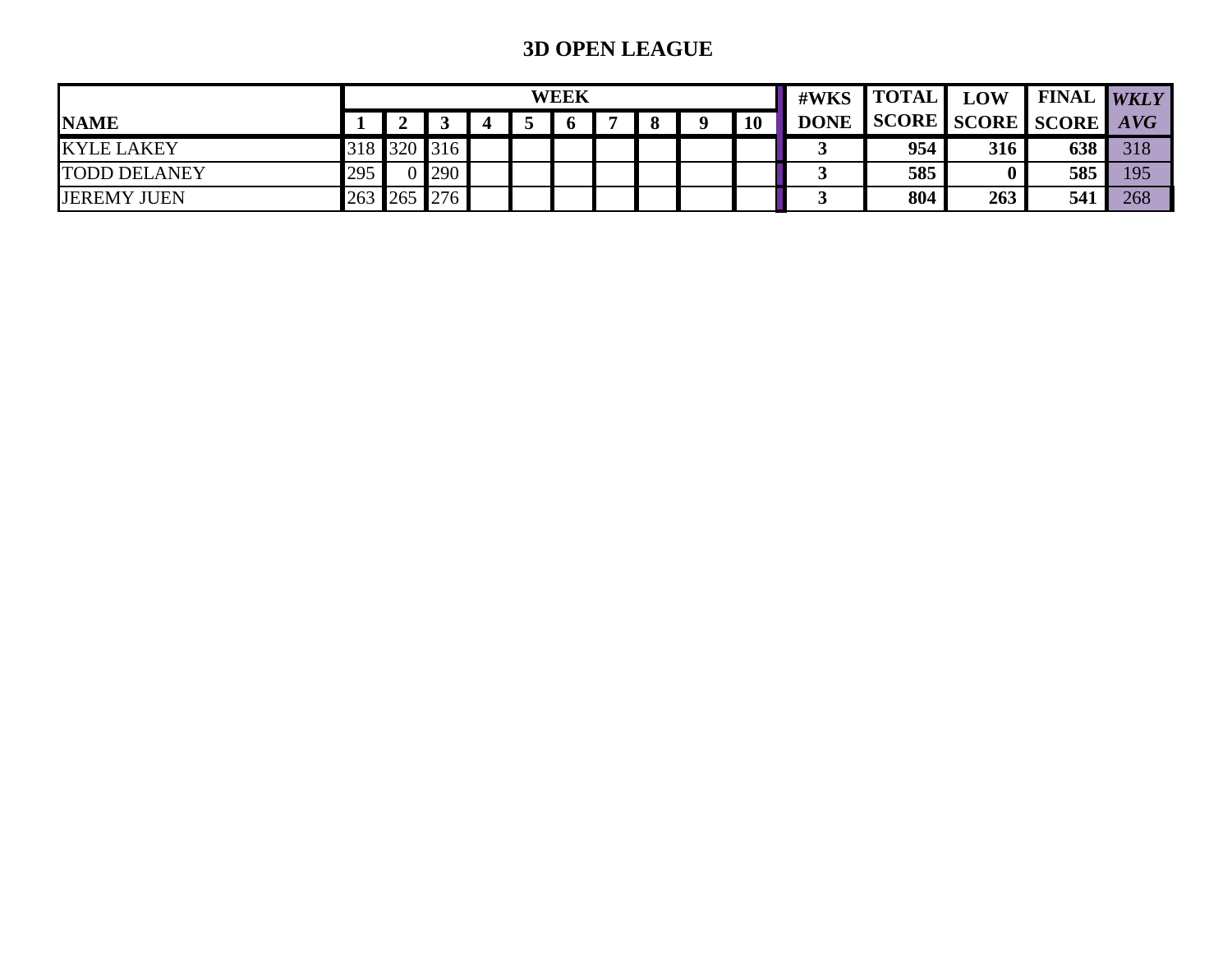## **YOUNG ADULT 3D LEAGUE**

|                          |     |                 |     |   |   | <b>WEEK</b>  |   |   |   | #WKS      | <b>TOTAL</b> | LOW | <b>FINAL</b>       | <b>WKLY</b>  |     |
|--------------------------|-----|-----------------|-----|---|---|--------------|---|---|---|-----------|--------------|-----|--------------------|--------------|-----|
| <b>NAME</b>              |     | $\mathbf 2$     | 3   | 4 | 5 | <sub>0</sub> | 7 | 8 | 9 | <b>10</b> | <b>DONE</b>  |     | <b>SCORE SCORE</b> | <b>SCORE</b> | AVG |
| <b>AUSTIN GRANUM</b>     | 253 | 26 <sup>2</sup> | 273 |   |   |              |   |   |   |           | 3            | 787 | 253                | 534          | 262 |
| <b>EPHREM JERUE</b>      | 250 | 240             | 273 |   |   |              |   |   |   |           | 3            | 763 | 240                | 523          | 254 |
| <b>DYLAN LEHMANN</b>     | 252 | 203             | 271 |   |   |              |   |   |   |           | 3            | 726 | 203                | 523          | 242 |
| <b>SEVERIN TUBBIN</b>    | 262 | 231             | 216 |   |   |              |   |   |   |           | 3            | 709 | 216                | 493          | 236 |
| <b>LOGAN HILL</b>        | 237 | 244             | 224 |   |   |              |   |   |   |           | 3            | 705 | 224                | 481          | 235 |
| <b>NICK DELANEY</b>      | 187 |                 | 241 |   |   |              |   |   |   |           | 3            | 428 | $\mathbf{0}$       | 428          | 143 |
| <b>ZACHARY HALVERSON</b> | 177 | 204             | 152 |   |   |              |   |   |   |           | 3            | 533 | 152                | 381          | 178 |
| <b>JAKE DWYER</b>        | 177 |                 | 184 |   |   |              |   |   |   |           | 3            | 361 | 0                  | 361          | 120 |
| <b>ALEX GILBERTS</b>     | 141 | 197             | 134 |   |   |              |   |   |   |           | 3            | 472 | 134                | 338          | 157 |
| PRESTON KROMKE           | 237 | 195             | 0   |   |   |              |   |   |   |           | 3            | 432 | $\bf{0}$           | 432          | 144 |
| <b>EMMA OSLEY</b>        | 121 | 104             | 102 |   |   |              |   |   |   |           | 3            | 327 | 102                | 225          | 109 |
| <b>ASHTON THOMPSON</b>   | 125 | $\overline{0}$  | 86  |   |   |              |   |   |   |           | 3            | 211 | $\boldsymbol{0}$   | 211          | 70  |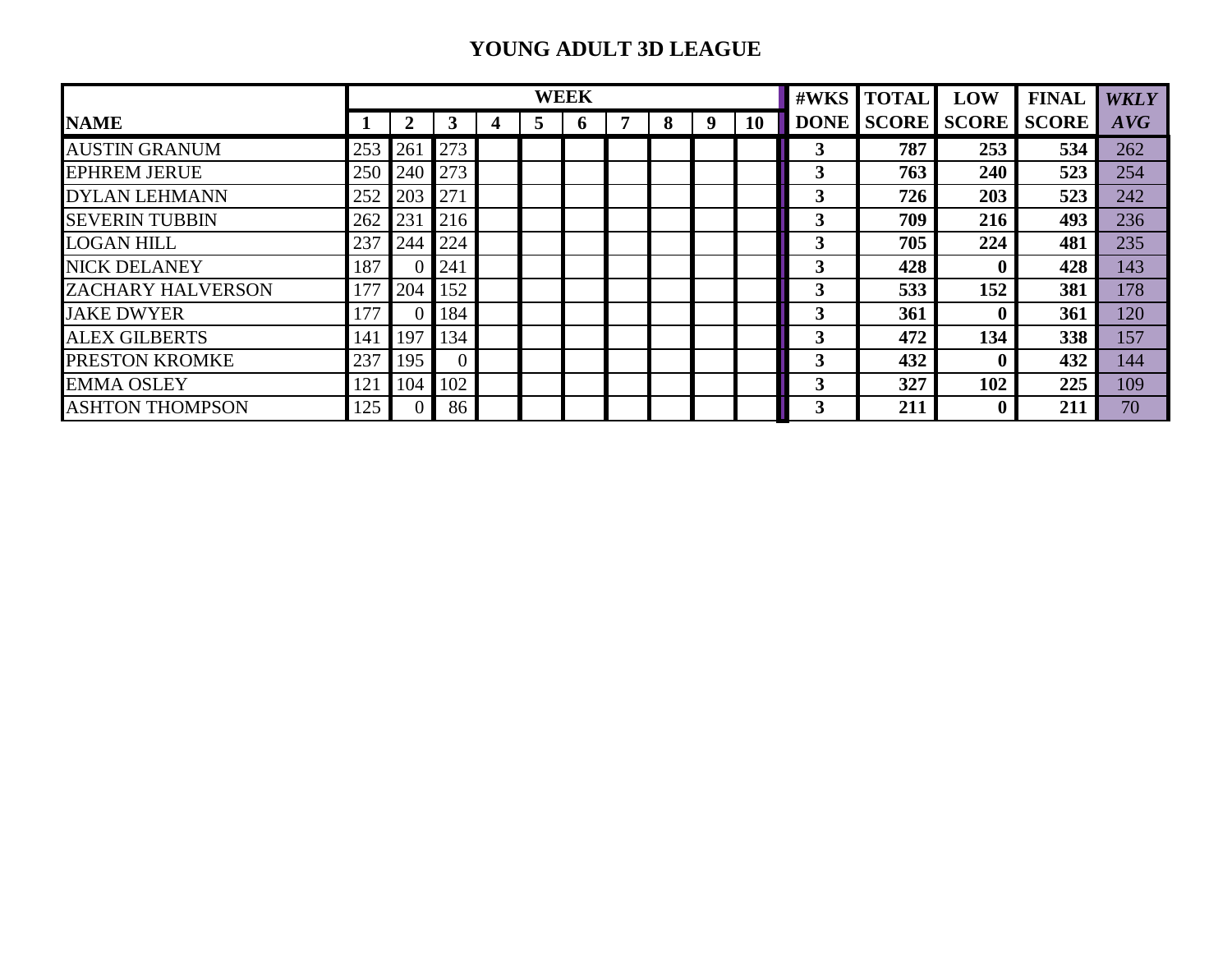## **TARGET LEAGUE**

|                           |     |          |     |          |     |                 |                  |                  | <b>WEEK</b> |                  |   |   |                  |                   |    |                  | <b>TOTAL</b> |            | <b>WKLY</b> |
|---------------------------|-----|----------|-----|----------|-----|-----------------|------------------|------------------|-------------|------------------|---|---|------------------|-------------------|----|------------------|--------------|------------|-------------|
| <b>NAME</b>               |     |          |     |          |     | $\mathbf{v}$    | $\boldsymbol{X}$ | $\boldsymbol{X}$ | o           | $\boldsymbol{X}$ | X | 8 | $\boldsymbol{X}$ | $\mathbf{v}$<br>A | 10 | $\boldsymbol{X}$ | <b>SCORE</b> |            | AVG         |
| <b>KEITH ROSENTHAL</b>    | 298 | 30       | 298 | 41       | 300 | $\overline{41}$ |                  |                  |             |                  |   |   |                  |                   |    |                  | 896          | 112        | 299         |
| <b>COREY ANNEKE</b>       | 298 | 36       | 296 | 30       | 294 | 32              |                  |                  |             |                  |   |   |                  |                   |    |                  | 888          | 98         | 296         |
| <b>JEFF BREDLAU</b>       | 283 | 28       | 295 | 33       | 294 | 39              |                  |                  |             |                  |   |   |                  |                   |    |                  | 872          | <i>100</i> | 291         |
| <b>WILL BAKKESTUEN</b>    | 300 | 46       | 299 | 46       |     | $\theta$        |                  |                  |             |                  |   |   |                  |                   |    |                  | 599          | 92         | 200         |
| <b>DON FERGUSON</b>       | 298 | 40       | 299 | 36       |     | $\theta$        |                  |                  |             |                  |   |   |                  |                   |    |                  | 597          | 76         | 199         |
| <b>JUSTIN MARONEY</b>     | 292 | 30       |     |          | 298 | 45              |                  |                  |             |                  |   |   |                  |                   |    |                  | 590          | 75         | 197         |
| <b>TRACY HERLITZKE</b>    | 257 | 12       |     |          | 268 | 10              |                  |                  |             |                  |   |   |                  |                   |    |                  | 525          | 22         | 175         |
| <b>REED KNEPPER</b>       | 297 | 31       |     |          |     | $\theta$        |                  |                  |             |                  |   |   |                  |                   |    |                  | 297          | 31         | 99          |
| <b>JEFF HERLITZKE</b>     | 288 | 26       |     |          |     | 0               |                  |                  |             |                  |   |   |                  |                   |    |                  | 288          | 26         | 96          |
| <b>JARRED NIGHTENGALE</b> |     | $\theta$ |     |          |     | $\theta$        |                  |                  |             |                  |   |   |                  |                   |    |                  |              | $\theta$   |             |
| <b>BOB BAKKESTUEN</b>     |     | 0        |     | $\theta$ |     | 0               |                  |                  |             |                  |   |   |                  |                   |    |                  |              | $\theta$   |             |